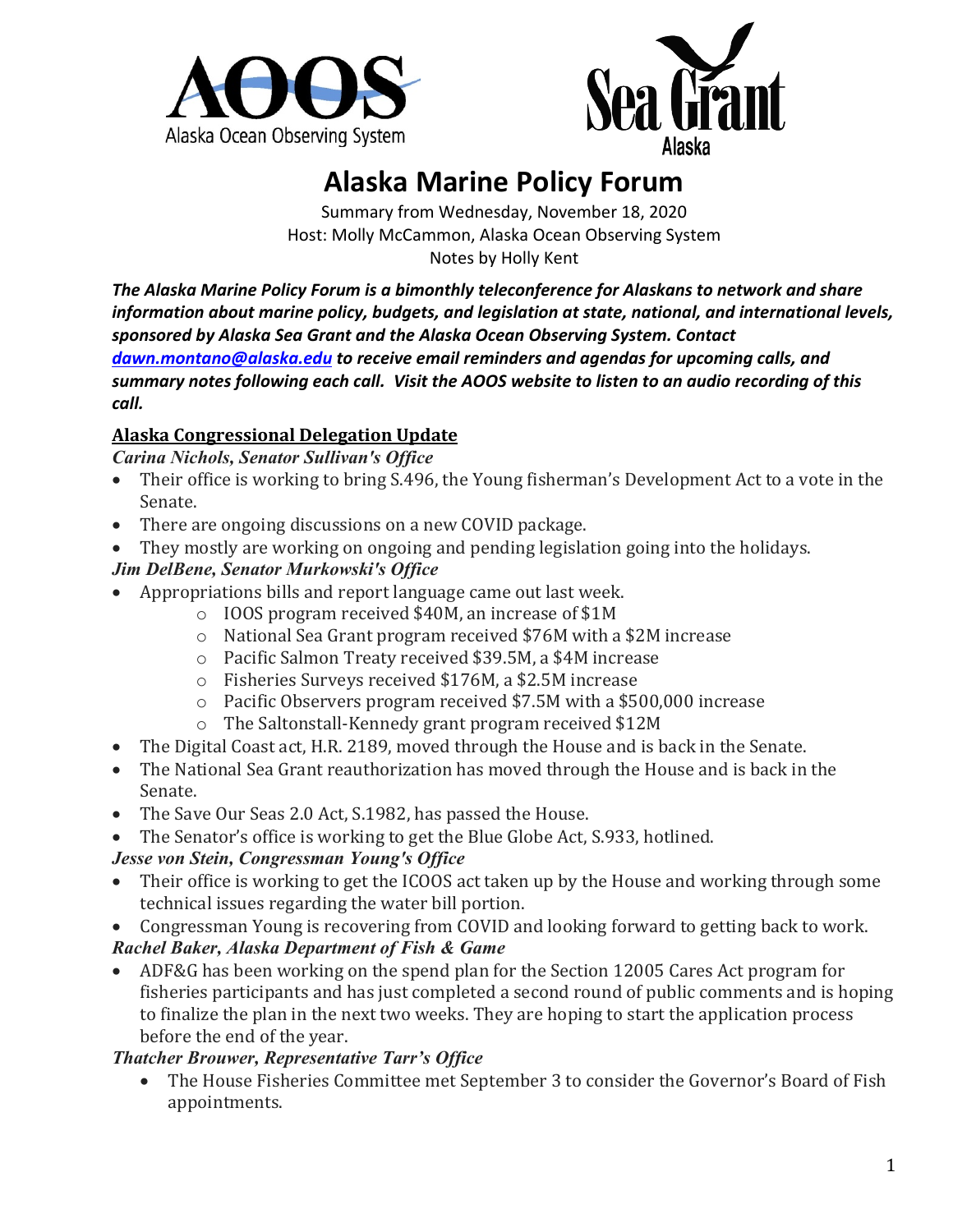# **Marine Debris Event in the Bering Strait**

#### *Peter Murphy, NOAA Marine Debris Program*

- The event started in the last few days of July when communities in the eastern Bering region began reporting notable increases in marine Debris.
- Debris was well outside the baseline of types and amounts of debris.
- Items were of predominantly foreign manufacture with Russian and Korean labeling and included household items and those associated with the fishing industry, including orange colored deck boots. Debris appeared to not be weathered and some things had manufacture dates of 2020.
- Items were reported on St. Lawrence Island and in Nome.
- Reports of debris are continuing to date but in diminishing concentrations
- The assessment concluded that this event was consistent with a point source release indicating either an accidental loss or intentional dumping.
- In response to this event a task force was assembled including state and federal agencies and local groups. Their goal is to share information, build awareness, and identify needs and opportunities for direct actions. They are using models to determine the source location appearing to have come from the west and south of St. Lawrence Island. This group has developed a reporting system for community members.
- There is a potential for direct funding support for removal of debris.
- NOAA has also been working on international engagement going through formal channels.
- There will be a report forthcoming maybe in the next couple of months..
- Gay Sheffield added that the hazmat and pollution items are concerning to the local communities.

# **Upcoming Polarstar Operations in the Arctic**

# *Dr. Phillip McGillivary and LCDR Andy Denelly, USCG*

- The Polar Star will be deploying to the Arctic this week, the first time since 1986 that the US has had a heavy icebreaker in the region and will be there from December 2 to February 22.
- The cruise will transit from Dutch Harbor to the Southern Chukchi Sea three times during this mission.
- The crew is observing quarantine and testing protocols regarding COVID-19 and will head up to the Arctic in early December.
- The ship will operate in mostly first-year ice in the southern Chukchi Sea and south.
- The focus is to perform Coast Guard statutory missions, project a US presence along the maritime boundaries, and support the Coast Guard Arctic strategic outlook.
- The Coast Guard Arctic strategic outlook includes three lines of effort, enhancing the capability to operate in the Arctic, strengthening rules-based order, and to innovate and adapt.
- The innovate and adapt effort is dedicated to the science community as they work to improve communications.
- They will be trying out three different communications systems. Some are military.
- The National Ice Center will be ground truthing some of the new satellite data as they work towards developing a new product informing mariners of ice conditions.
- The Office of Naval Research will be testing an iridium surface antenna on board the ship.
- The University of Washington's Applied Physics Lab will be sending buoys as part of the International Arctic Buoy program.
- Oceanographer Bob Pickart has requested that they deploy expendable CTD instruments twice per day during three transits to deliver a physical oceanographic profile of the transit from Dutch Harbor to the Southern Chukchi Sea.
- They are also working to get an unmanned aircraft aboard to train ice navigators.